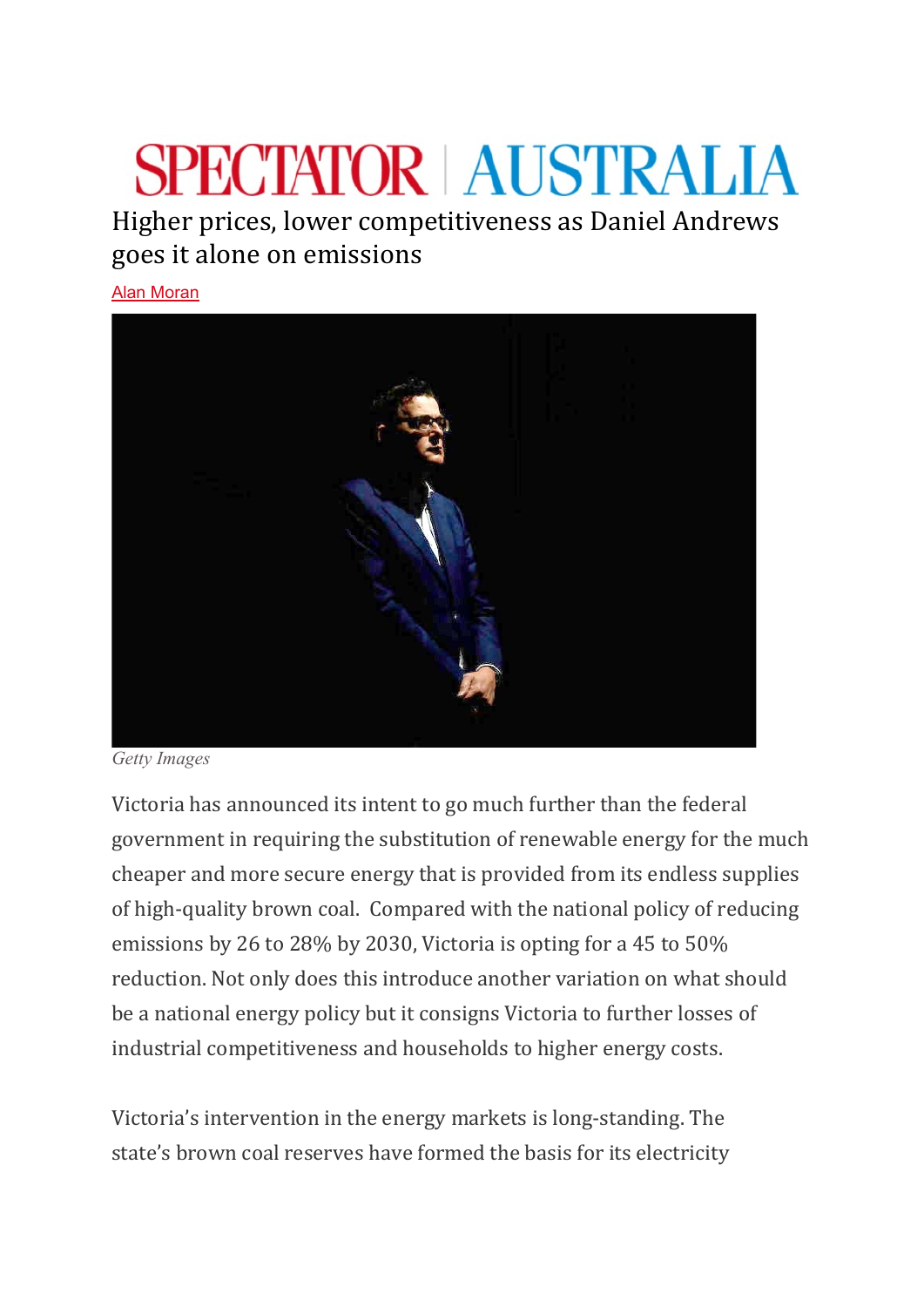generation for 60 years. Gradually that generation became to be seen as a means of providing jobs and the union-controlled power stations degenerated into overmanned and unreliable sources of electricity. Costs to the consumer were high.

To its credit, the socialist Kirner government in the late 1980s recognised something was wrong, perhaps forced to do so in the context of an economic crisis. That government went about downsizing the staffing of the generators and employment in the generators was reduced by about 12,000 from the previous levels of 25,000. Strapped for funding the Kirner Government also brought in private ownership for a new generator (Loy Yang B).

But it took the Kennett government to finish the job in privatising the industry and reducing employment to a lean 2,500 strong workforce, a reduction that also brought about vast improvements and reliability of the plants. A similar situation was seen with gas where the government's Gas and Fuel corporation was massively overmanned and the unions effectively controlled the business. This also was reformed and privatised by the Kennett government of the 1990s.

But with ALP governments under Steve Bracks, John Brumby and Dan Andrews ruling over most of the past 22 years, the system has again become high cost. Whereas Victorians should, as they once were, be enjoying the lowest electricity prices in the world, prices are among the highest.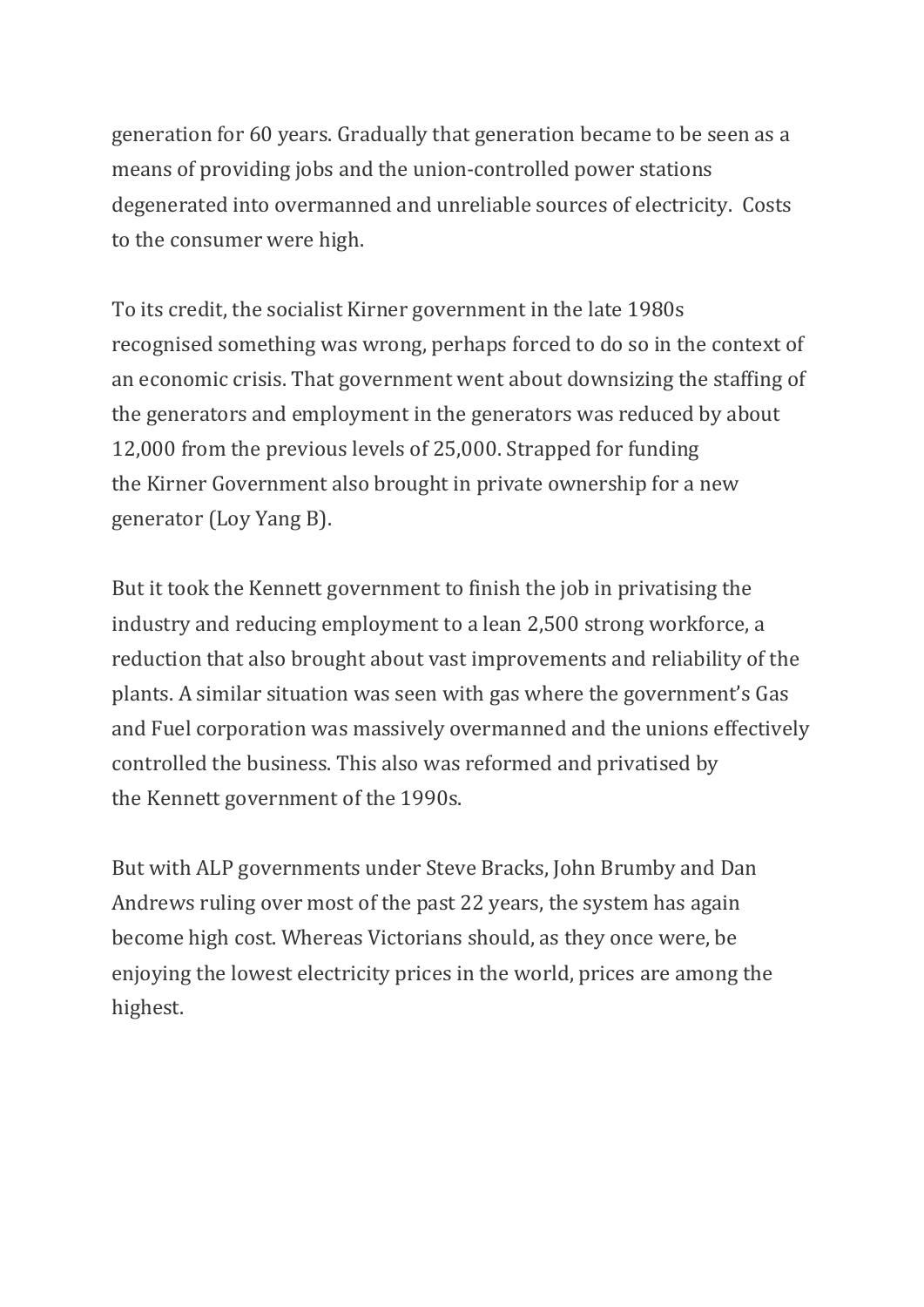| <b>South Australia</b> |       |       | 47.13 |
|------------------------|-------|-------|-------|
| Denmark                |       |       | 44.78 |
| Germany                | 43.29 |       |       |
| Italy                  |       |       | 40.30 |
| <b>New South Wales</b> | 39.10 |       |       |
| Ireland                | 35.82 |       |       |
| Queensland             | 35.69 |       |       |
| Portugal               | 35.07 |       |       |
| Victoria               | 34.66 |       |       |
| Belgium                | 32.84 |       |       |
| Spain                  | 32.84 |       |       |
| <b>Great Britain</b>   | 31.34 |       |       |
| Austria                | 29.85 |       |       |
| <b>EU</b> average      | 29.85 |       |       |
| Holland                |       | 28.36 |       |
| Sweden                 |       | 28.36 |       |
| Greece                 |       | 26.87 |       |
| Slovakia               |       | 25.37 |       |
| France                 |       | 24.63 |       |
| Luxembourg             | 23.88 |       |       |
| Finland                | 23.88 |       |       |
| Norway                 | 22.39 |       |       |
| Slovenia               | 20.90 |       |       |
| Poland                 | 20.90 |       |       |
| Lithuania              | 19.70 |       |       |
| Hungary                | 17.16 |       |       |
| Estonia                | 17.16 |       |       |
| <b>US</b>              | 15.75 |       |       |

## Retail electricity prices of NEM states, including taxes, compared to selected countries (¢ per kWh)

SOURCE: MARKINTELL, US ENERGY INFORMATION ADMINISTRATION

The latest government measures are billed as leading the rest of the country. They continue the Victorian ALP tradition of the past 20 years with attacks on brown coal and subsidies to renewables. These have included:

• Funding campaigns to prevent new coal seams being used